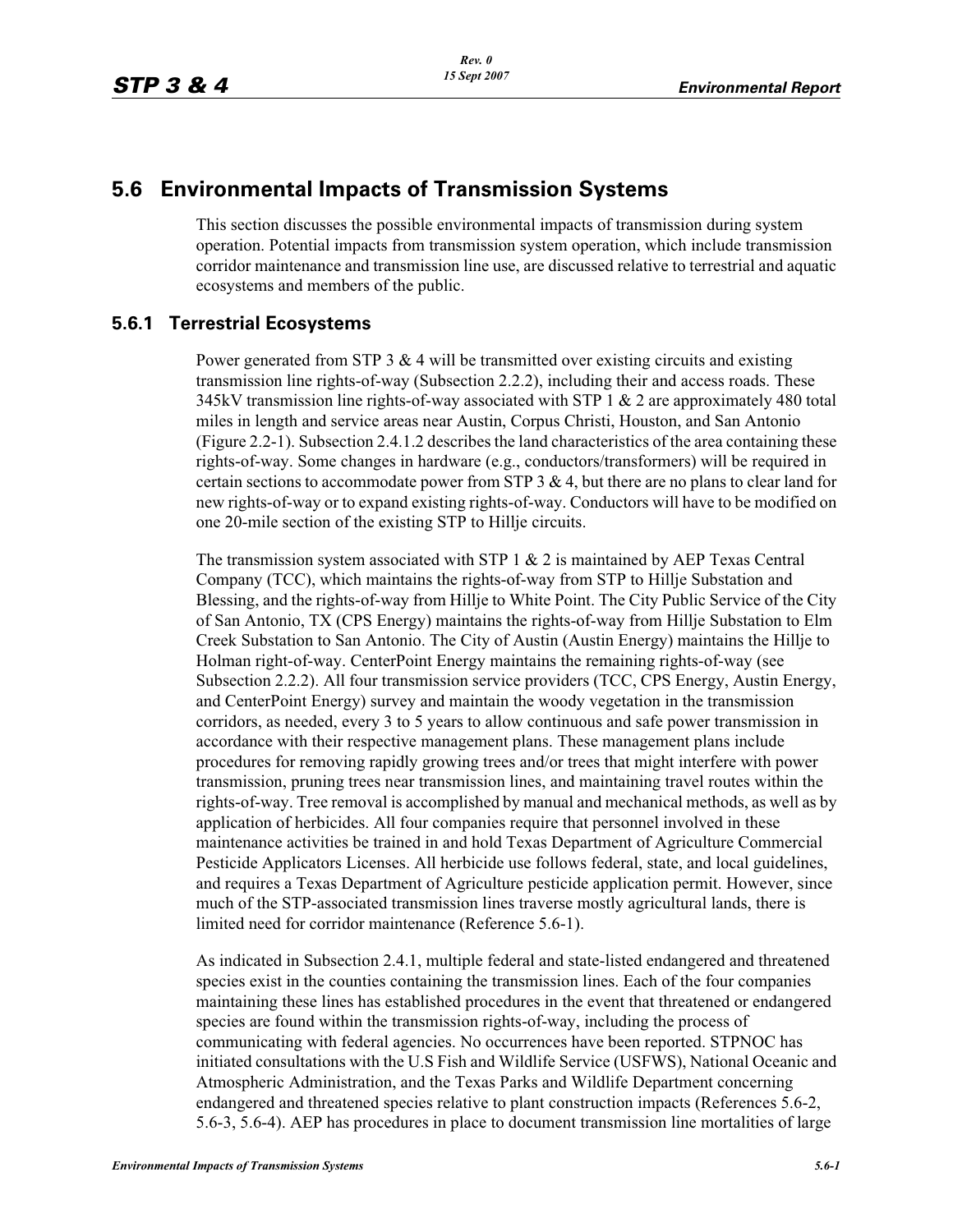birds, should they occur, and to deal with bird nests found in hazardous locations along the corridors.

No areas designated by the USFWS as "critical habitat" for threatened or endangered species occur on or immediately adjacent to existing transmission rights-of-way associated with STP 1 & 2. None of the transmission lines cross state or federal parks, wildlife refuges, or preserves or wildlife management areas.

Other "important" species are likely to use these transmission rights-of-way, including game species like deer, rabbits, squirrels, dove, and possibly quail. However, the infrequent vegetation management activities employed to maintain the rights-of-way are unlikely to disturb these animals for periods much longer than the duration of the activity and these activities, primarily tree removal, could benefit those species by providing more open habitats.

The effects of transmission line maintenance and vegetation management on terrestrial biota were evaluated in the Generic Environmental Impact Statement (GEIS) for License Renewal of Nuclear Plants (Reference 5.6-5), which included analysis of STP  $1 \& 2$ . It was determined that these activities did not lower habitat diversity or cause significant changes in surrounding habitats. Impacts on wildlife because of these activities were found to be of SMALL significance at operating nuclear power plants. Based on AEP, Austin Energy, CenterPoint Energy, and CPS Energy procedures, the NRC analysis of the impacts of existing right-of-way management, and the fact that no additional right-of-way maintenance activities would be needed, STPNOC concludes that the effects of transmission line maintenance on terrestrial biota in existing transmission line right-of-way would be SMALL.

The effects of transmission line maintenance and vegetation management on floodplains and wetlands were also evaluated in the GEIS (Reference 5.6-5). The impacts were found to be of small significance at operating nuclear power plants. Based on the NRC analysis and the lack of additional right-of-way maintenance activities, STPNOC concludes that the effects of continued transmission right-of-way maintenance on terrestrial biota in floodplains and wetlands will be SMALL.

Avian mortality resulting from collisions with transmission lines was evaluated in the GEIS (Reference 5.6-5). The impacts were found to be of SMALL significance at operating nuclear power plants. Given that no new rights-of-way or additional right-of-way maintenance activities are associated with STP  $3 \& 4$ , impacts due to avian collisions will be SMALL.

No significant impacts from electromagnetic fields associated with transmission lines were identified in the GEIS for terrestrial biota (Reference 5.6-5), so these impacts would be of SMALL significance. The GEIS for license renewal (Reference 5.6-5) stated, "Several studies have quantified the amount of ozone generated and concluded that the amount produced by even the largest lines in operation (765 kV) is insignificant. Ozone concentrations generated by transmission lies are therefore too low to cause any significant effects." Since these lines are 345kV, there are also no adverse impacts from ozone formation.

Based on the established procedures of AEP, Austin Energy, CenterPoint Energy, and CPS Energy, the analysis the NRC completed for the GEIS (Reference 5.6-5), and the lack of additional corridor maintenance activities, potential impacts associated with routine corridor maintenance activities on terrestrial resources would be SMALL.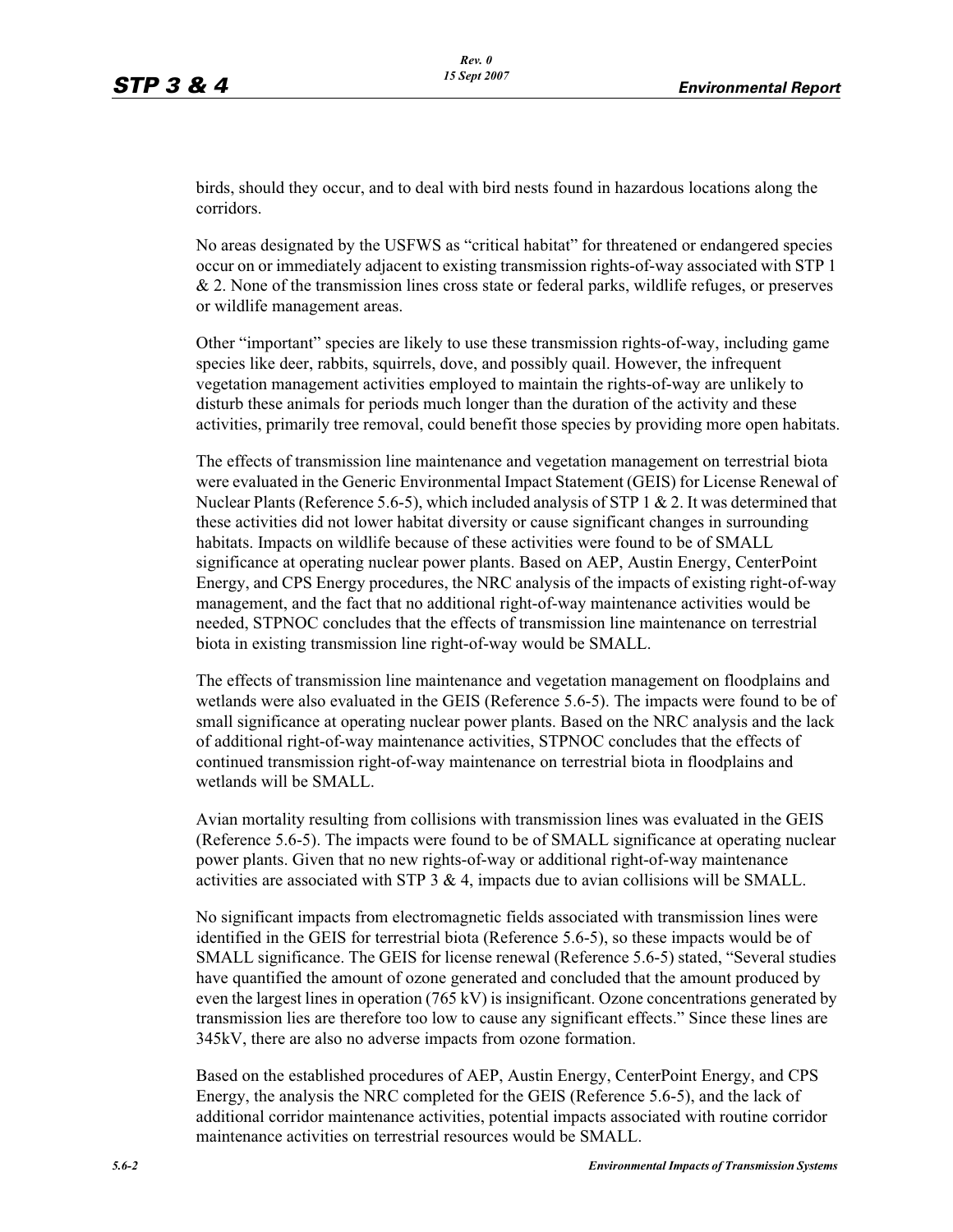# **5.6.2 Aquatic Ecosystems**

Operation and maintenance of power transmission facilities that encompass switchyards, conductors, transmission towers, and substations have the potential to affect important aquatic habitats and species. Impacts of building, operating, and maintaining the existing STP transmission facilities were assessed in the Final Environmental Statements for construction (Reference 5.6-6) and operation (Reference 5.6-1) for STP 1 & 2. With regard to operating and maintaining STP 1  $\&$  2 transmission facilities, the NRC observed (Reference 5.6-1) that limited right-of-way maintenance would be required because the lines traverse mostly agricultural land.

Subsection 2.2.2 describes the nine 345kV transmission circuits that connect STP 1 & 2 to the regional electric grid. These nine circuits leave the site by way of three rights-of-way:

- (1) An eastern right-of-way with two circuits that move east to Velasco (Brazoria County)
- (2) A middle right-of-way with six circuits that move northwest to Hillje
- (3) A western right-of-way with a single circuit that moves southwest to Blessing (Matagorda County)

At Hillje, the middle right-of-way splits into four rights-of-way that extend northeast, northwest, west, and southwest. Four transmission service providers are involved in operating and maintaining the transmission lines that connect STP to the regional electric grid and in managing vegetation within these transmission corridors: CenterPoint Energy, AEP, Austin Energy, and CPS Energy. Subsections 2.2.2 and 5.6.1 explain which entity is responsible for managing which transmission circuit and right-of-way; Subsection 5.6.1 also describes these transmission service providers' current vegetation management practices.

Impacts to aquatic ecosystems associated with operation and maintenance of existing transmission lines are almost always small, limited to some minor erosion and sedimentation associated with maintaining transmission system equipment and access roads (Reference 5.6-5). The use of chemicals, chiefly herbicides, in right-of-way vegetation management is also analyzed, but use of these chemicals is mitigated by the use of EPA-registered formulations that are approved for use in utility rights-of-way (Reference 5.6-5). All four of the transmission service providers require chemical applicators to be trained in the safe use of herbicides and require supervisory personnel to hold Texas Department of Agriculture Commercial Pesticide Applicators Licenses.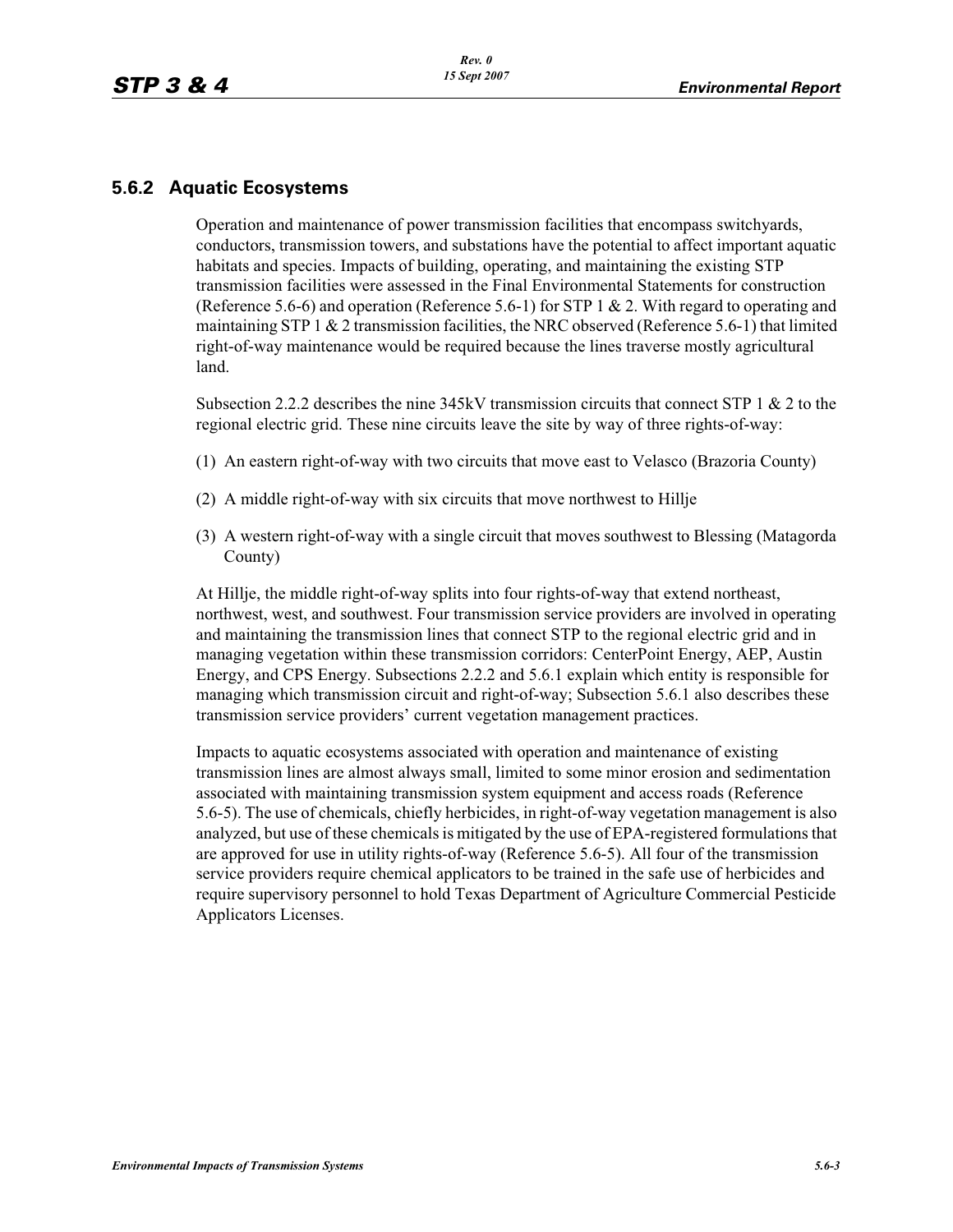### **5.6.2.1 Important Habitats**

As discussed in ER Section 2.4, the existing transmission lines cross typical habitats associated with the coastal prairie region of east Texas: agricultural fields, forests, and pasture/rangeland. However, the westernmost lines reach into the Texas "Hill Country," with different habitats such as Edwards Aquifer springs and karst areas. No areas designated by the USFWS as "critical habitat" for endangered or threatened species are crossed by these rights-of-way, nor do they cross any state or federal parks, wildlife refuges or preserves, or wildlife management areas. While the existing transmission lines do not cross any state or national park, wildlife refuge, or conservation area, they do cross perennial and intermittent streams and associated floodplains or wetlands.

The GEIS for License Renewal of Nuclear Plants (Reference 5.6-5), which included analysis of STP 1 & 2, observes that impacts of transmission system operation and maintenance on surface water quality and aquatic communities is of small significance when utilities employ "proper management practices" with respect to vegetation management, soil erosion, and application of herbicides. The transmission lines associated with the STP facility cross land that is mostly flat and largely agricultural (cropland, pastureland, rangeland). As a consequence, vegetation management (mechanical and chemical control of fast-growing trees and shrubs that can affect system reliability, create fire hazards, and hinder maintenance) is not a major concern, and herbicide use is minimal. The flat terrain in the coastal prairie region of Texas also reduces the potential for soil erosion and sedimentation in down-gradient wetlands and streams.

Impacts of transmission lines on important aquatic habitats during operations would therefore be SMALL and would not warrant mitigation.

#### **5.6.2.2 Important Species**

As discussed in Section 2.4, six state- and federally listed fish species are known to occur in the counties crossed by STP-associated transmission lines:

- -Sharpnose shiner (*Notropis oxyrhynchus*; candidate for federal listing)
- -Blue sucker (*Cycleptus elongatus*; state-listed)
- -Widemouth blindcat (*Satan eurystomus*; state-listed)
- -Toothless blindcat (*Trogloglanis pattersoni*; state-listed)
- -Opossum pipefish (*Microphis brachyurus lineatus*; state-listed)
- -Fountain darter (*Etheostoma fonticola*; federally listed)

The toothless blindcat are found in caves deep (1350 to 2000 feet below land surface) within the San Antonio segment of the Edwards Aquifer (Reference 5.6-7); activities associated with transmission system operation and maintenance are unlikely to affect them. The fountain darter is found only in portions of the San Marcos and Comal Rivers in Hays and Comal Counties (Reference 5.6-8). Neither river is crossed by an STP transmission line. The other two freshwater fish species—the sharpnose shiner and blue sucker—are more widely distributed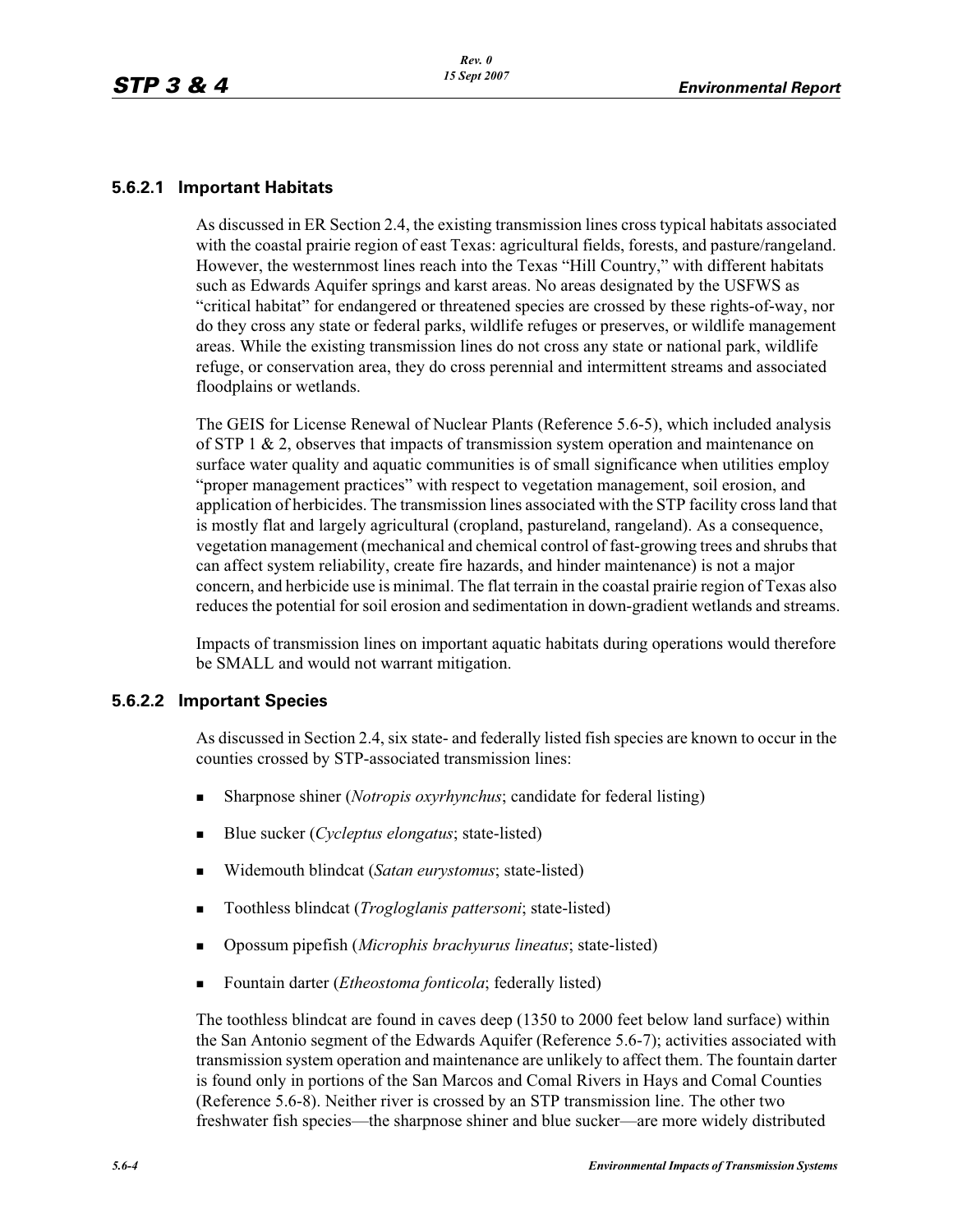and are both found in rivers (Colorado and Brazos) crossed by STP transmission lines (References 5.6-9, 5.6-10, and 5.6-11). It is unclear, however, if these species are found in the particular reaches of the rivers crossed by the transmission lines. The opossum pipefish, an estuarine-marine species, spawns in low salinity estuarine waters along the coast of Texas, and could be present in the lower reaches of rivers flowing into San Antonio, Copano-Aransas, and Corpus Christi Bays (References 5.6-12 and 5.6-13). These rivers are crossed by the Hillje-to-White Point transmission line.

Transmission maintenance and vegetation management practices of the four transmission service providers have been designed to minimize impacts to water quality of down-gradient streams, ponds, and impoundments and thus to aquatic populations, including sensitive aquatic populations, that inhabit these streams, ponds, and impoundments. As indicated in Subsection 2.4.1 and in the preceding paragraph, six state- and federally-listed fish species occur in the counties crossed by the STP transmission lines. STPNOC has initiated consultations with appropriate state and federal agencies relative to plant construction impacts on threatened and endangered species (see Subsection 5.6.1).

As discussed throughout this section, the four entities involved in transmission system operation and maintenance have adopted vegetation management and system maintenance practices that limit impacts to surface waters and aquatic communities. Also, land use and terrain in the region have the effect of reducing the amount of mechanical and chemical vegetation management that is required, thus limiting potential impacts to down-gradient wetlands and streams. For these reasons, impacts to aquatic communities from operation and maintenance of STP 3  $&$  4 transmission lines would be SMALL and would not warrant mitigation measures beyond those already identified in this section and addressed by the procedures of the four transmission providers.

## **5.6.3 Impacts to Members of the Public**

As described in Subsection 2.2.2.2, the existing transmission system for STP 1  $& 2$  would be used for STP 3  $\&$  4. The AEP Interconnection Study (Reference 5.6-14) calls for approximately 20 miles of conductor replacement to accommodate the additional current along the STP to Hillje right-of-way. There would be no change in line voltage and no additional rights-of-way would be needed. Some of the towers would be replaced in order to maintain the National Electric Safety Code (NESC) standards in sag clearance. The new towers would have similar footprints and appearances as the present towers and would only require temporary land disturbance to build. Therefore, the impacts to members of the public from STP 3  $\&$  4 would be similar to those occurring with the existing transmission system. The operation and maintenance of the upgraded transmission system may result in visual impacts, electric shock hazards, electromagnetic field exposure, noise impacts, and radio and television interference.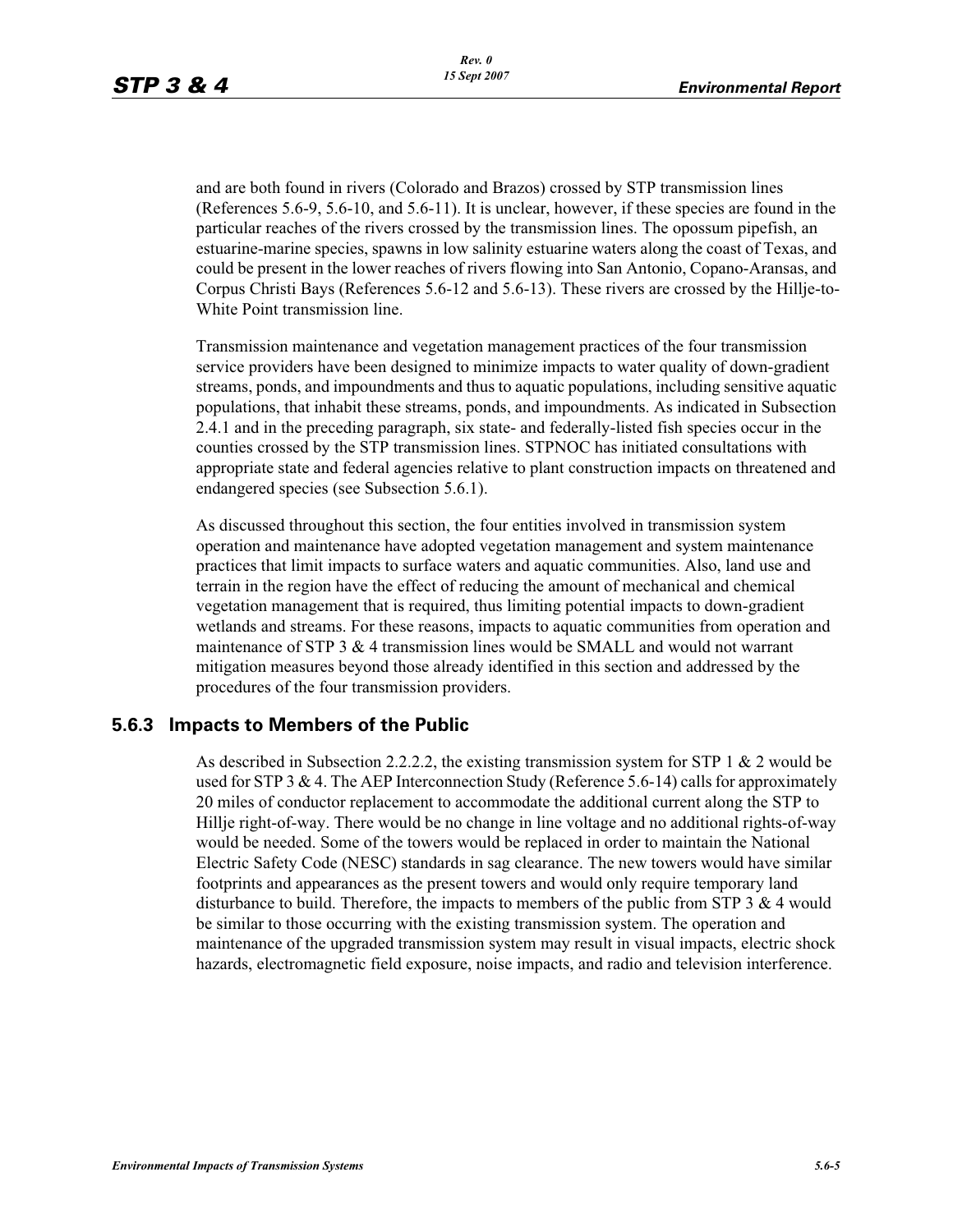#### **5.6.3.1 Visual Impacts**

Transmission lines for STP  $1 \& 2$  were constructed by the transmission service providers with consideration given to environmental and visual values. These considerations would be continued throughout the modifications described in Subsection 2.2.2.2. The visual impacts of the transmission system would not change as a result of the addition of STP  $3 \& 4$  because no new offsite transmission right-of-way is required to support STP 3 & 4. The appearance of the new towers and conductors would be consistent with the present towers and conductors and result in very little visual change. Tower maintenance, tree pruning, and other maintenance operations would continue to be done regularly by the transmission service providers. Consequently, the visual impacts to members of the public from the transmission system would be SMALL.

#### **5.6.3.2 Electric Shock**

Objects located near transmission lines can become electrically charged because of their immersion in the lines' electric field. This charge results in a current that flows through the object to the ground. The current is called "induced" because there is no direct connection between the line and the object. The induced current can also flow to the ground through the body of a person who touches the object. An object that is insulated from the ground can actually store an electrical charge, becoming what is called "capacitively charged." A person standing on the ground and touching a vehicle or a fence receives an electrical shock because of the sudden discharge of the capacitive charge through the person's body to the ground. After the initial discharge, a steady-state current can develop, the magnitude of which depends on several factors, including:

- - The strength of the electric field which, in turn, depends on the voltage of the transmission line
- -The height and geometry of the individual transmission wires
- -The size of the object on the ground
- -The extent to which the object is grounded

The NESC has a provision that describes how to establish minimum vertical clearances to the ground for electric lines having voltages exceeding 98 kV. The clearance must limit the induced current due to electrostatic effects to five milliamperes if the largest anticipated truck, vehicle, or equipment were short-circuited to ground. (Reference 5.6-15, Part 2, Rules 232C1 and 232D3c)

To reduce the potential for vehicle-to-ground short-circuit shock to vehicles parked beneath the lines, the existing transmission lines are currently designed to provide clearances consistent with the NESC 5-milliamp rule. The upgrade of the existing transmission system described in Sections 3.7 and Subsection 2.2.2.2 would likely change the geometry of the power lines, because the new conductors would sag differently and new towers may be taller. All transmission lines would continue to comply with the NESC.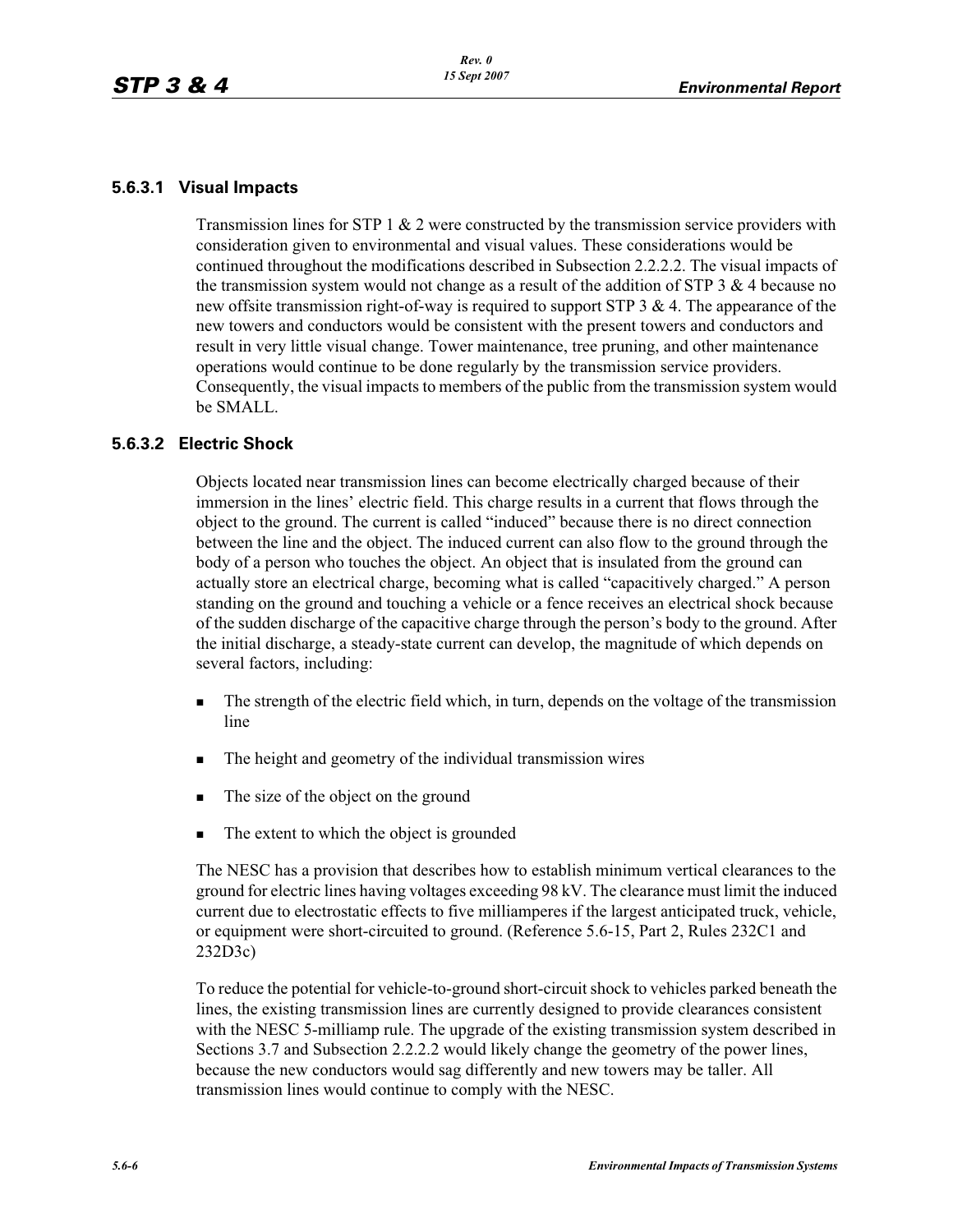Analysis of this area of impact, detailed in the GEIS for License Renewal of Nuclear Plants (Reference 5.6-5) concludes that "potential electrical shock impacts are of small significance for transmission lines that are operated in adherence with the NESC." Because all STP transmission lines would comply with the NESC, impacts would be SMALL, and no mitigation measures would be needed.

#### **5.6.3.3 Electromagnetic Field Exposure**

In 1992, the U.S. Congress established a research and educational program designed to determine if exposure to extremely low frequency electric and magnetic fields (ELF-EMF) was harmful to humans. This research and information compilation effort was conducted jointly by the National Institute of Environmental Health Sciences (NIEHS), the National Institutes of Health, and the Department of Energy. Their findings state, "The scientific evidence suggesting that ELF-EMF exposures pose any health risk is weak." NIEHS concluded that such exposure could not be ruled as entirely safe, but that the evidence was insufficient to warrant regulatory concern (Reference 5.6-16). STPNOC concurs with this finding, and will continue to monitor industry research on this subject.

#### **5.6.3.4 Noise**

High-voltage transmission lines can emit noise when the electric field strength surrounding them is greater than the breakdown threshold of the surrounding air, creating a discharge of energy. This energy loss, known as corona discharge, is affected by ambient weather conditions such as humidity, air density, wind, and precipitation, and by irregularities on the energized surfaces. The transmission lines that provide transmission service to the STP site are designed with hardware and conductors that have features to eliminate corona discharge and be coronafree up to their maximum operating voltage. Nevertheless, during wet weather, the potential for corona loss increases, and could occur if insulators or other hardware have any defects. The GEIS for License Renewal of Nuclear Plants (Reference 5.6-5) explains that corona discharge results in audible noise, radio and television interference, energy losses, and the production of ozone and is generally not a problem with 345kV transmission lines.

Corona-induced noise along the existing transmission lines is very low or inaudible, except possibly directly below the line on a quiet, humid day. Such noise does not pose a risk to humans. The four transmission service providers monitor complaints on transmission line noise, but have not received any reports of nuisance noise from members of the public. Accordingly, STPNOC does not expect there to be complaints on nuisance noise from the upgraded transmission lines and concludes impacts would be SMALL.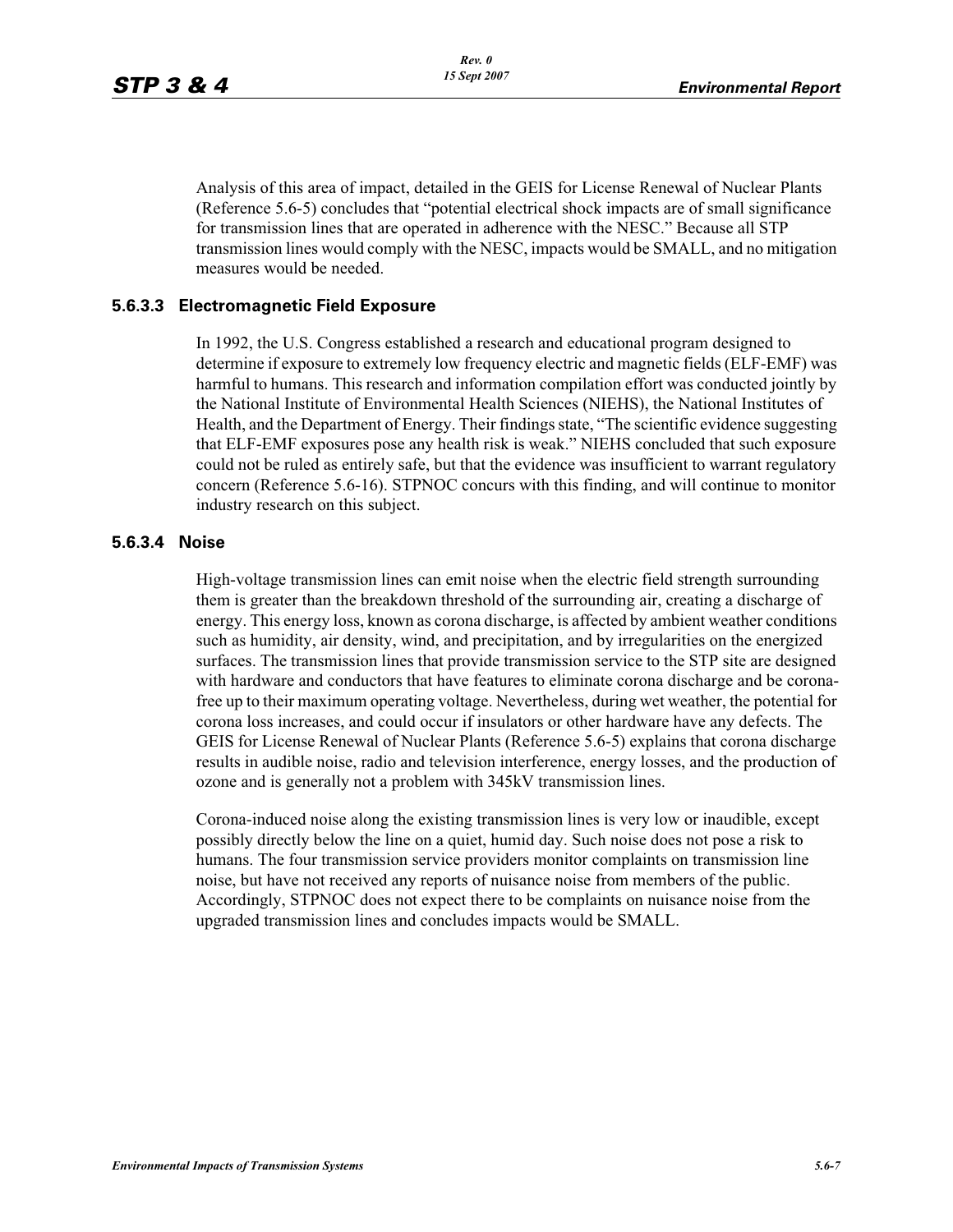## **5.6.3.5 Radio and Television Interference**

Generally, the cause of radio or television interference from transmission lines is from corona discharge from defective insulators or hardware. Should complaints on electromagnetic interference with radio or television reception occur, the transmission service provider would investigate the cause and, if necessary, replace the defective component to correct the problem. As described in Subsection 5.6.3.4, the transmission lines that provide service to the STP site are designed to be corona-free up to their maximum operating voltage. STPNOC expects that radio and television interference from the proposed upgraded transmission lines would be SMALL.

#### **5.6.3.6 References**

- 5.6-1 "Final Environmental Statement Related to the Operation of South Texas Project, Units 1 and 2," NRC 1986, Docket Nos. 50-498 and 50-499. Houston Lighting and Power Company, et al. Office of Nuclear Reactor Regulation.
- 5.6-2 STPNOC 2007. Letter with enclosures to Ms. Moni Devora Belton, U.S. Fish and Wildlife Service, Houston, Texas, received from Ms. Sandra L. Dannhardt, Environmental Supervisor, South Texas Project. RE. Threatened and Endangered Species Consultation, STPEGS Units 3 and 4 Licensing Project, Matagorda County, Texas. STI No. 32111260, January, 23, 2007.
- 5.6-3 STPNOC 2007. Letter with enclosures to Mr. Rusty Stafford, National Oceanic and Atmospheric Administration, Galveston, Texas, received from Ms. Sandra L. Dannhardt, Environmental Supervisor, South Texas Project. RE. Threatened and endangered species consultation, STPEGS Units 3 and 4 Licensing Project, Matagorda County, Texas, STI No. 32111261, January, 23, 2007.
- 5.6-4 STPNOC 2007. Letter with enclosures to Ms. Celeste Brancel, Texas Parks and Wildlife Department, Environmental Review Coordinator, Austin, Texas, received from Ms. Sandra L. Dannhardt, Environmental Supervisor, South Texas Project. RE. Threatened and Endangered Species Consultation, STPEGS 3 & 4 Licensing Project, Matagorda County, Texas., STI No. 32111259, January 23, 2007.
- 5.6-5 "Generic Environmental Impact Statement for License Renewal of Nuclear Plants." NRC 1996. NUREG-1437, Volume 1. Division of Regulatory Applications, Washington, D.C.
- 5.6-6 "Final environmental Statement Related to the Proposed South Texas Project Units 1 & 2," NRC 1975, Office of Nuclear Reactor Regulation, Washington, D.C., March.